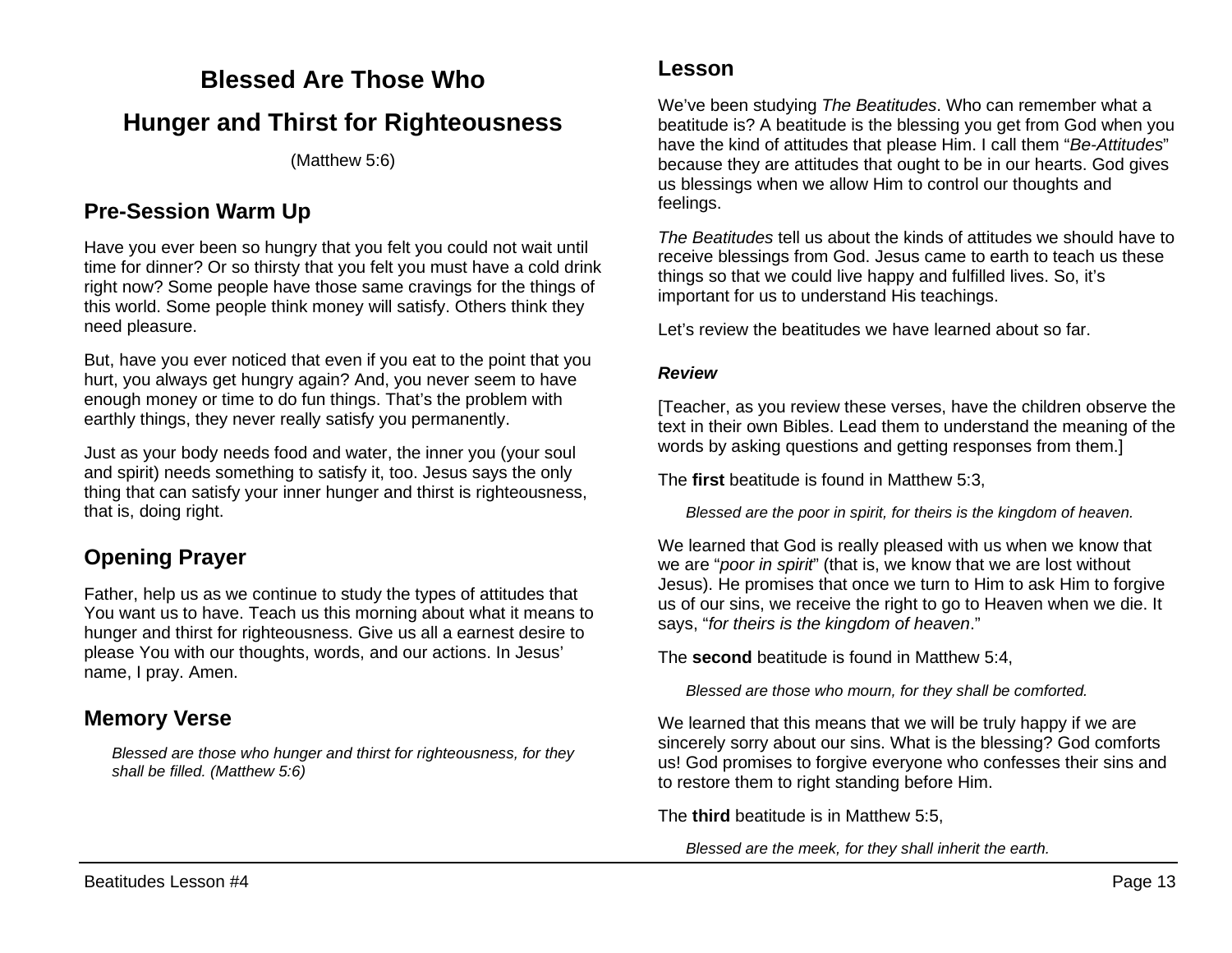We learned that we will be truly happy if we become humble and stop trying to be the center of attention. What's the blessing? God promises us "*the earth*." This is total appreciation for your life here on earth: your health, friends, family, fresh air and sunshine, etc. You see, when we begin to take our eyes off of ourselves, we start enjoying the beauty and the bounty of the earth around us. That's when we get the most out of life. And, we look forward to being with Jesus in the life to come.

And now today we'll be looking at the **fourth** beatitude,

*"Blessed are those who hunger and thirst for righteousness, for they shall be filled." (Matthew 5:6)*

Let's try to understand what Jesus is telling us here. We know what it is to be hungry and thirsty for food, but what is "*righteousness*?" If you are righteous, you are doing what is good and right in God's eyes. So, what Jesus is saying here is that you will be happy if you hunger and thirst after doing what is right and good. That is, if you really earnestly desire to do the proper thing.

You could say the verse this way, "*Happy are those who long to be just and good for they shall be completely satisfied*."

What is the blessing God promises in today's beatitude? (*To be filled* — complete satisfaction deep down in our heart and soul.) It makes you feel really good to be good and to do right, doesn't it?

Do you really want to do right? You need to know how to hunger and thirst after righteousness. How do you know what the right thing to do is? If you hunger and thirst after righteousness, you will read God's Word and pray. You'll enjoy being with other Christians in church and Sunday school. As you seek God and do right, you will be filled with great inner satisfaction; you will be blessed with true happiness.

But, only Jesus can help you do all these things. When we receive Him, He gives us His righteousness (2 Corinthians 5:21), and then He gives us the power to live right. When Jesus died on the cross,

He took the punishment for all our sins. He took our spanking, so to speak, and erased our sins. This makes us right before God. God sees us as righteous. And then when Jesus ascended into Heaven, He sent the Holy Spirit to dwell in us. The Holy Spirit gives us the ability to make the right choices to do the right things in life.

Have you ever been tempted to cheat on a test or to lie about something? Did the Holy Spirit speak to your heart about that being a wrong thing to do? Right at that point in time you had a choice: you could either do the right thing or go with your other idea. Did you know that sometimes those other ideas can come from the devil? We need to learn to listen to the still small voice of God who is constantly helping us to make the right choices in life. He speaks to us not in our ear, but into our hearts. People who don't know Jesus, can't hear His voice.

Being "*filled*" by doing right gives you lasting happiness because you know you are in the center of God's will.

## **Closing Prayer**

Lord, when we look around us in this world, we see so many things that are just not fair. We long for the day when we live with You in Heaven where everything is going to be perfect. I pray that You will come quickly, Lord, and make everything on this earth as it is in Heaven. In the meantime, please help us to hunger and thirst to do what is right and good. In Jesus' name, I pray. Amen.

## **Learning Centers**

#### **Craft Corner**

#### **Game Center**

*Beatitude Bingo*. Call out the words, one-by-one. If a child has that word he places a marker over it. The first child to get a row of markers in any direction is the winner.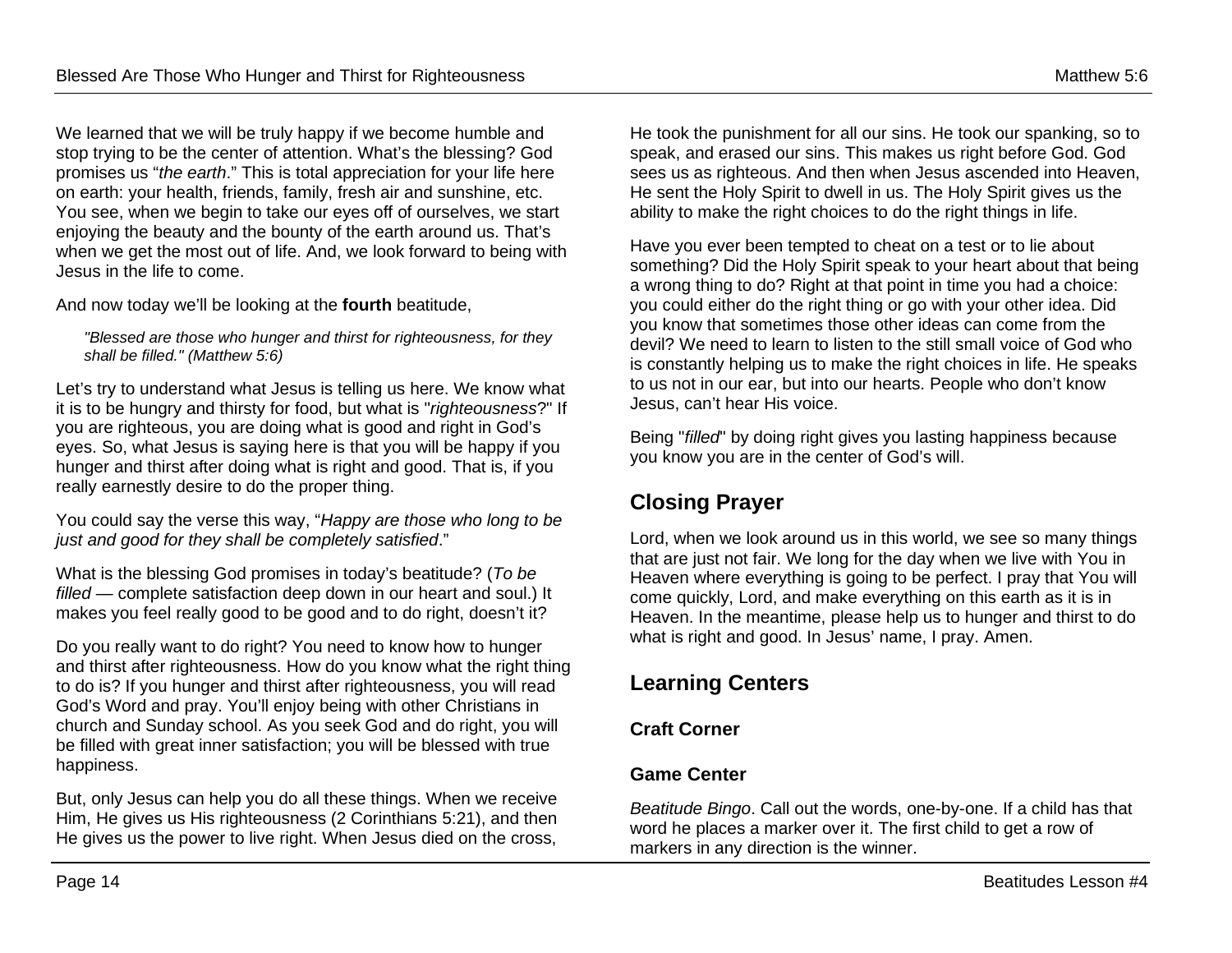Make Bingo cards using the card pattern on page 17 and the following words:

| <b>Beatitude</b>    | <b>Blessed</b> | <b>Called Sons of God</b> |
|---------------------|----------------|---------------------------|
| Comforted           | Compassion     | Earth                     |
| Grieve              | Happy          | Hunger & Thirst           |
| Inherit the earth   | Jesus          | Kingdom of Heaven         |
| Meek                | Merciful       | Mourn                     |
| <b>Obtain Mercy</b> | Peacemakers    | Persecuted                |
| Poor in Spirit      | Pure in heart  | Rejoice                   |
| Reward in Heaven    | Righteousness  | Shall be Filled           |
| Shall See God       |                |                           |

Or, use the following questions in another game of your choice:

#### *Review questions:*

- 1. What's an attitude? (A way we show others what we're thinking or feeling.)
- 2. What's a beatitude? (A beatitude is the blessing you get from God when you have the kind of attitudes that please Him.)
- 3. What's righteousness? (Doing right; making the right choices)
- 4. What does it mean to "*hunger and thirst after righteousness*?" (To earnestly desire to do what is right in God's eyes.)
- 5. How do you eat and drink of righteousness? (Pray, read your Bible, obey, tell others about Jesus, and go to church.)
- 6. Who helps you make the right choices so that you can be righteous? And, how does He help you? (The Holy Spirit speaks to your heart.)
- 7. Where do we get ideas about doing wrong things? (Satan, friends, TV, movies)
- 8. How does God speak to you? (Not in your ear, but in a still small voice in your heart when you read His word.)
- 9. Has God ever spoken to you?
- 10. What is the blessing God promises in today's beatitude? (To be filled)
- 11. What does it mean to be filled? (To have complete satisfaction deep in our hearts and souls)
- 12. What can you do this next week to hunger and thirst after righteousness? (Pray, read your Bible, obey, tell others about Jesus, and go to church)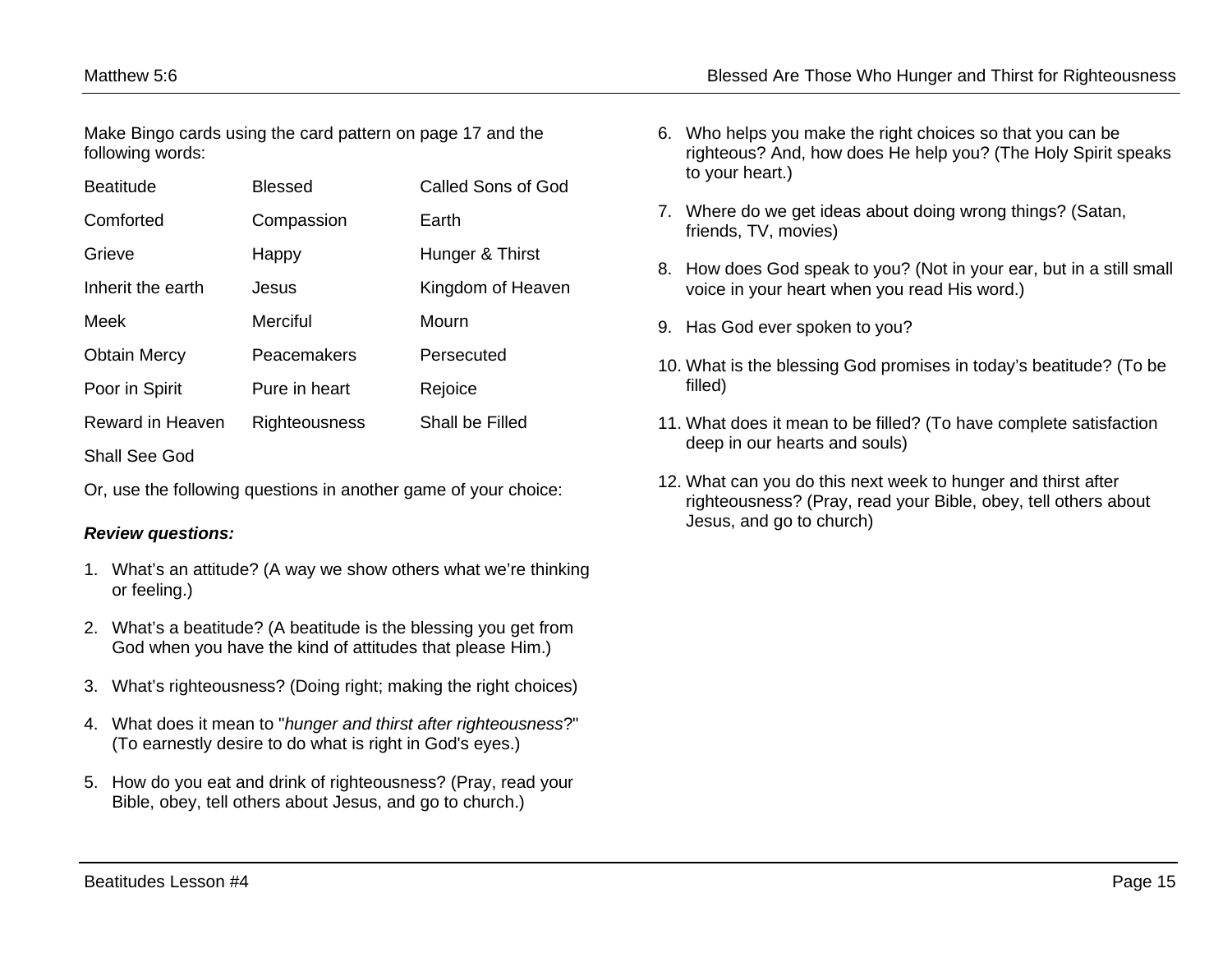# **Beatitude BINGO**

The following card is an example. Use the blank on the next page to create your own Bingo cards.

| Poor in Spirit              | Kingdom of<br><b>Heaven</b>        | <b>Mourn</b>           | <b>Comforted</b>   | <b>Meek</b>                       |
|-----------------------------|------------------------------------|------------------------|--------------------|-----------------------------------|
| Inherit the<br><b>Earth</b> | <b>Hunger and</b><br><b>Thirst</b> | <b>Shall be Filled</b> | <b>Merciful</b>    | <b>Obtain Mercy</b>               |
| <b>Pure in Heart</b>        | <b>Shall See God</b>               | <b>FREE</b>            | <b>Peacemakers</b> | <b>Called Sons of</b><br>God      |
| <b>Persecuted</b>           | <b>Blessed</b>                     | <b>Beatitude</b>       | Rejoice            | <b>Reward in</b><br><b>Heaven</b> |
| <b>Jesus</b>                | <b>Righteous-</b><br>ness          | <b>Happy</b>           | <b>Compassion</b>  | <b>Grieve</b>                     |